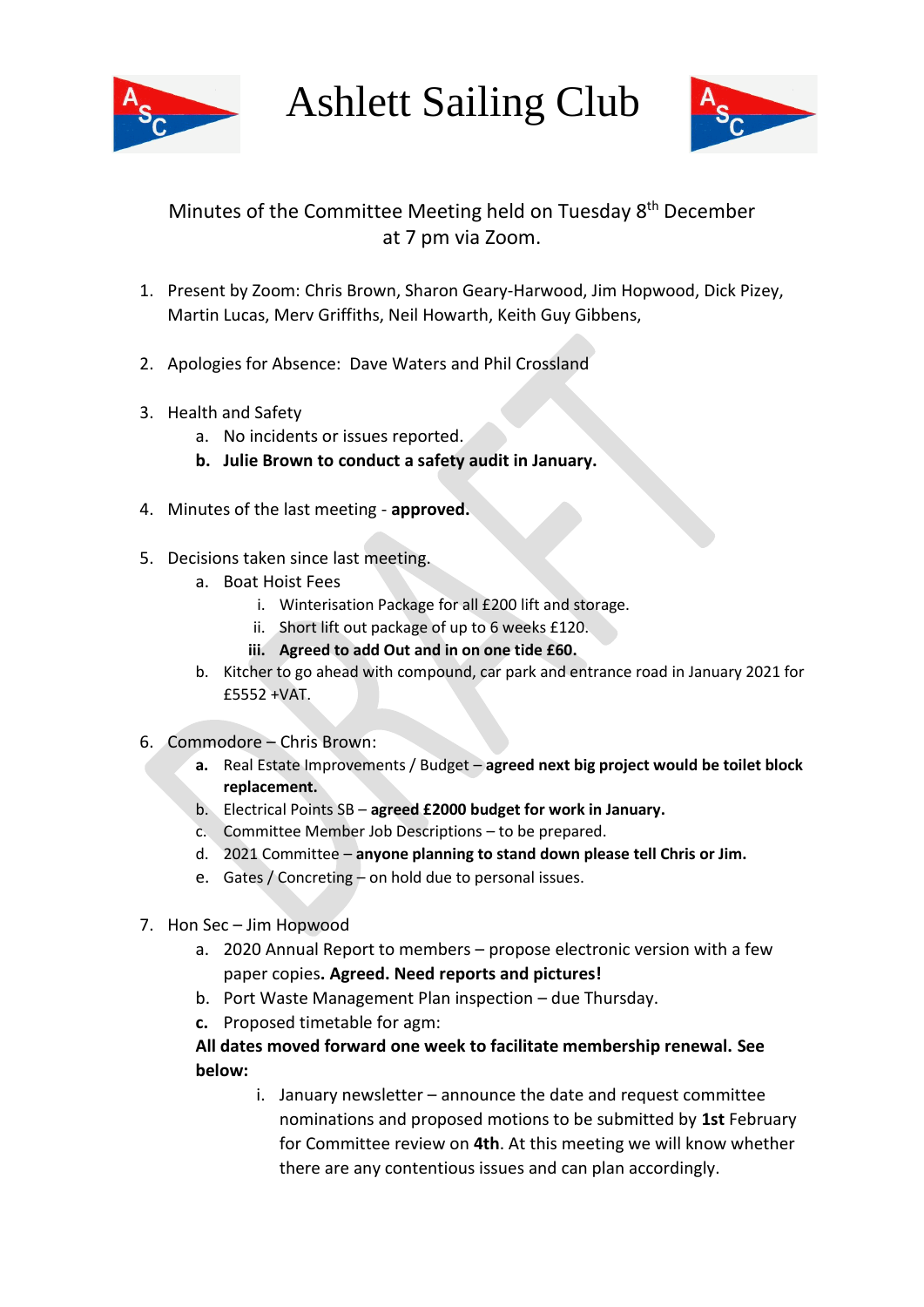- ii. February newsletter invitation to meeting, joining instructions etc, with final nominations, proposals, annual accounts and fees for the year. (NB fees do not need a vote but should be announced / discussed.) (And membership renewal instructions?)
- iii. Mail box open for comments or questions to be raised at agm. If we need a vote for committee members, e.g. selecting 12 out of 14 nominations, I suggest we do it by email during this period. Simple yes – no votes on motions can be done at the meeting.
- iv. March **6th**, 11am agm (by Zoom or face to face)
- v. March **11th** first meeting of the 'new' committee followed by newsletter with committee roles and membership renewal instructions.
- 8. Treasurer Sharon Geary-Harwood
	- a. Accounts and payments see attached
	- b. I have made contact with NS&I to be put on as a signatory, so I can transfer some funds over.
	- c. Boat Hoist first indication cost is £30,500 + VAT (£36,600 total), there could be an additional cost for galvanising costs, possibly £500 + VAT
	- d. As the accounts stand, we have just over £60,000
	- e. We need to hold the key deposits separately to the main account, so I propose to keep £7,000 for key deposits (at present it is about £6,600.00)
	- f. We will need to pay the balance of £28,500 for the boat hoist
	- g. With £4,000 required as fixed running costs until the end of March 2020, I would like to keep a reserve of £10,000.
	- h. This leaves a balance of £10,500 available to spend, subject to the boat hoist not costing any more.
	- **i. Chris to get quotes for servicing tractors and hoists. Martin to read water meter and inform Sharon.**
- 9. Membership Dick Pizey
	- a. One new member this month Paul Collins boat in the compound a little prematurely just prior to last meeting – all paid up and insured.
	- b. Two new applications received one would like a mooring the other a compound space.
	- c. KGG tells me there are no more moorings for the immediate future so we now have a waiting list of one!
	- d. ML tells me he has two spaces in Compound, one of which one appears to be already to be allocated to new member if successful in application.
	- e. Booking form for use of Hoist and Hard standing created attached for discussion.
	- f. Starting to re design Membership and Facilities renewal form, so need the fees for next year to be agreed. **Agreed, no change.**
	- g. **Agreed not to issue membership cards this year.**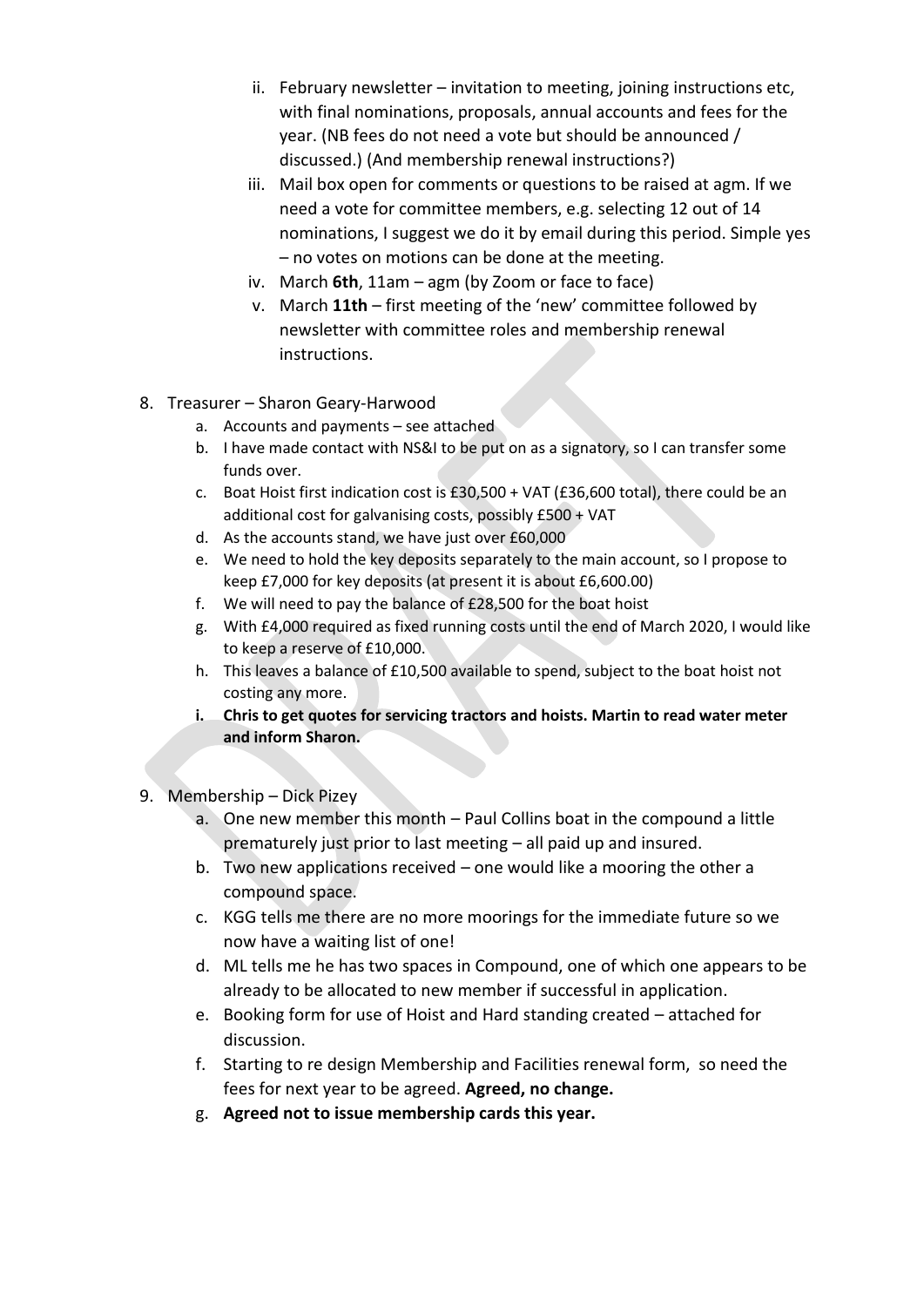## 10. Website – Dick Pizey

- a. Website traffic stays constant with new member enquiries and other organisations etc using it to communicate.
- 11. Projects Phil Crossland
	- a. CCTV & security stuff has been postponed pending work started by Dick. I'd like permission to offer The Jolly Sailor some money for an enhanced camera looking down from the pub to the 1st gate.
	- b. The request that I make contact with other clubs re mutual free mooring which we used to have appears to be falling on stony ground. I need to ensure the committee is happy for me to push this forward in view of a potential for less income from specific club visitors yet free mooring on our visits to them.
- 12. Bosun Mervyn Griffiths
	- a. Nothing to report for November.
- 13. Moorings Keith Guy-Gibbens
	- a. Nothing new for my report this month. Play starts again soon!
	- b. Two or three moorings will be available when Covid restrictions allow us to refurbish them.
- 14. Maintenance George Fabling
	- a. Nothing to report.
- 15. Compound Martin Lucas
	- a. I have 2 spaces left
	- b. Quotes for the roads/hardstanding in
	- c. Tenders (naming, marking by April 2021).
	- d. Lights in the compound
	- e. A form for the boat lift Booking /hardstanding details
- 16. Boat House Neil Howarth
	- a. Not much to report, because I have been locked down, but I would like to know whether the boathouse lock has been replaced please. **Done.**
- 17. Pontoon and Slip Dave Waters
	- a. Pontoon all good.
	- b. Hope to have cleaned the Slip by the end of this week.
	- c. Newsletter item The Jetty is not to be used for mooring alongside for maintenance. The Jetty on the Hamble side (east) is for waiting to go onto the slip for retrieving or after launching to tie up to so you can sort out your trailer etc.
- 18. Any Other Business
	- **a.** Neil: Can we instal car charge posts in the car Park along the fence. **Agreed Neil to investigate.**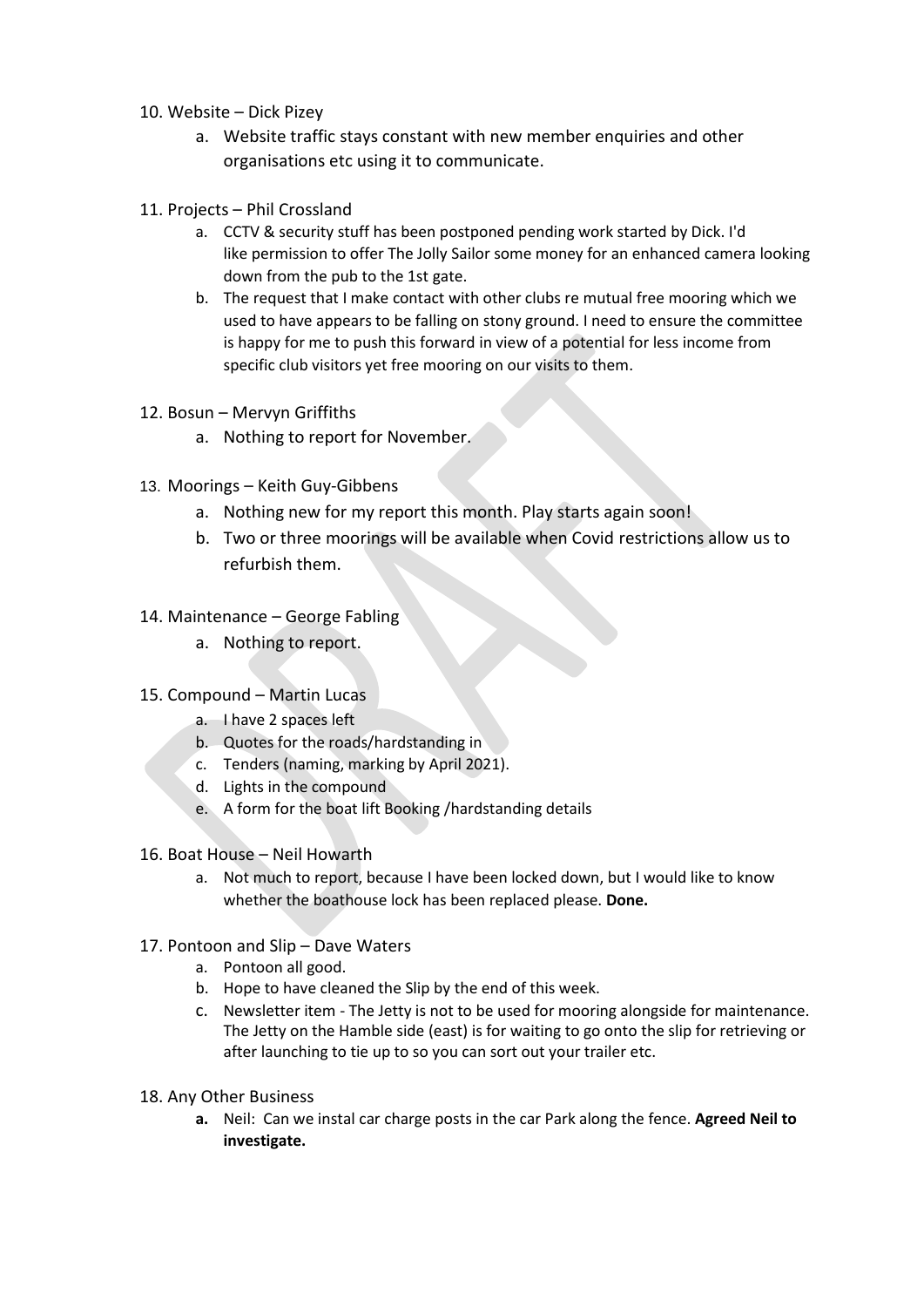- b. Dick:
	- i. Solent Rescue use of slipway **Agreed not to allow**.
	- ii. Wi-Fi extension project Research continuing potential plan to purchase two units to test distance and strength of basic wi-fi extension of existing. To include Pontoon to enable Visitor access via guest log on.
	- iii. Compound lights believe the cables have been cut but could be restored.
	- iv. Projects list, see below to be reviewed and prioritised.

Future meeting dates: **7 th January, 4 th February, 6 th March agm, 11 th March** 'new' committee. Then every second Thursday. Note dates brought forward.